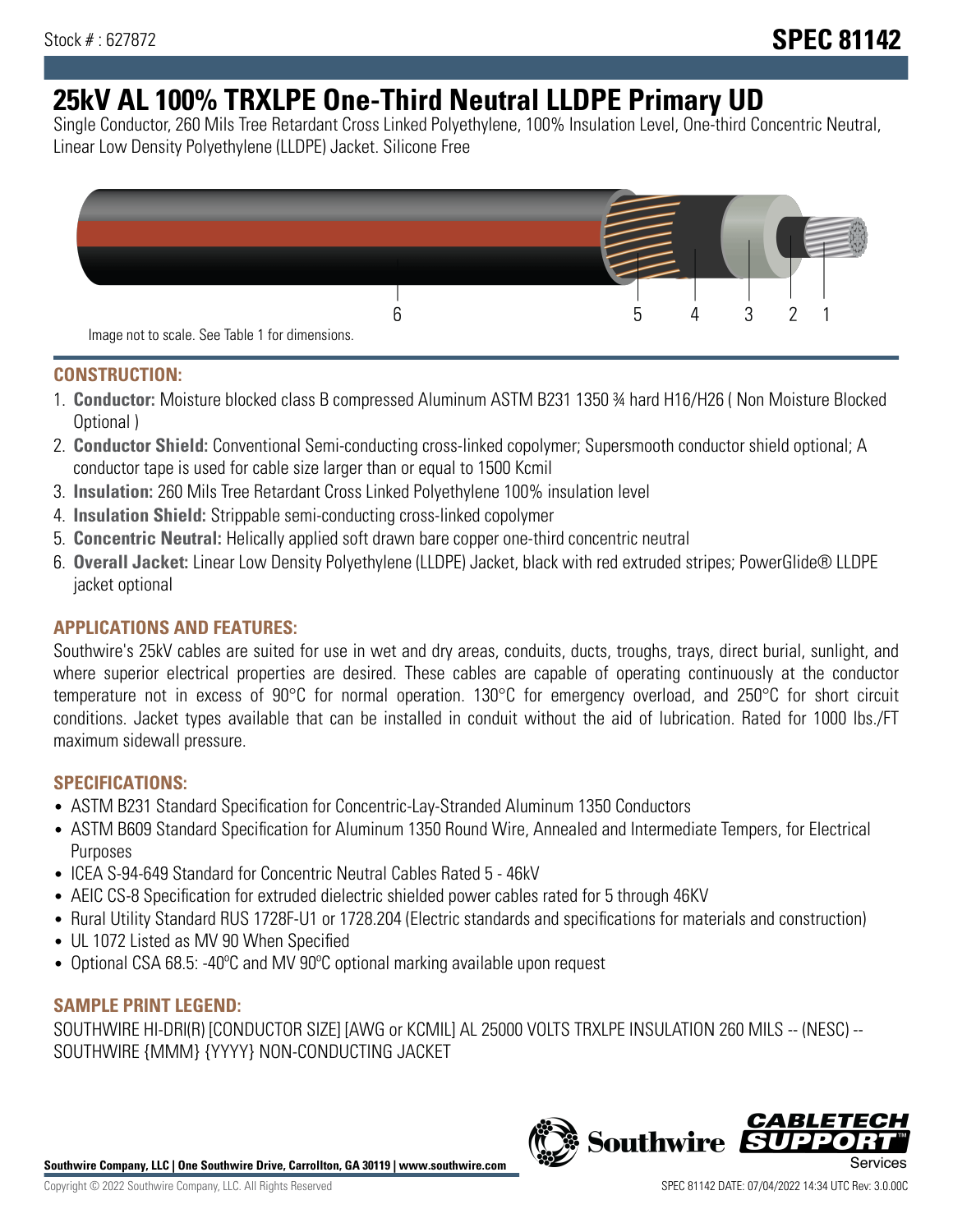# Stock # : 627872 **SPEC 81142**

#### **Table 1 – Weights and Measurements**

| Stock<br>  Number | Cond<br><b>Size</b> | <b>Diameter</b><br>Over<br>Conductor | Diameter<br>Over<br>Insulation | Insul.<br><b>Thickness</b> | Diameter<br>Over<br>Insulation<br><b>Shield</b> | Concentric<br><b>Neutral</b> | Neutral DC<br>Resistance<br>$25^{\circ}$ C | Jacket<br><b>Thickness</b> | Approx.<br>OD | Approx.<br>Weight     | Min<br><b>Bending</b><br>Radius | Max Pull<br>Tension* <sup>1</sup> |
|-------------------|---------------------|--------------------------------------|--------------------------------|----------------------------|-------------------------------------------------|------------------------------|--------------------------------------------|----------------------------|---------------|-----------------------|---------------------------------|-----------------------------------|
|                   | AWG/<br>Kcmil       | inch                                 | inch                           | mil                        | ınch                                            | No. x AWG                    | $\Omega$ /1000ft                           | mil                        | inch          | ID.<br><b>Y1000ft</b> | inch                            | $\mathsf{lb}$                     |
| 627872            | 350<br>(37)         | 0.661                                | 1.227                          | 260                        | .327                                            | 18x14                        | 0.146                                      | 50                         | .555          | 1218                  | 12                              | 2100                              |

All dimensions are nominal and subject to normal manufacturing tolerances

◊ Cable marked with this symbol is a standard stock item

\* Pulling tension based on pulling eye directly connected to conductor

§ SuperSmooth Conductor Shield and CSA Listed

! SuperSmooth Conductor Shield

^ Solid Black Jacket

### **Table 2 – Electrical and Engineering Data**

| Cond.<br>Size | 'DC.<br>Resistance<br>@25°C | 'AC<br>Resistance<br>$\oslash$ 90°C | Capacitive<br>Reactance @<br>60Hz | Inductive<br>Reactance<br>@ 60Hz | Charging<br>Current <sup>'</sup> | <b>Dielectric</b><br>LOSS. | Zero<br>Sequence<br>Impedance* | Positive<br>Sequence<br>Impedance <sup>+</sup> | Short<br>Circuit<br>Current @<br>30 Cycle | Allowable<br>Ampacity in<br>Duct 90°C† | Allowable<br>Ampacity<br><b>Directly</b><br>Buried 90°C‡ |
|---------------|-----------------------------|-------------------------------------|-----------------------------------|----------------------------------|----------------------------------|----------------------------|--------------------------------|------------------------------------------------|-------------------------------------------|----------------------------------------|----------------------------------------------------------|
| AWG/<br>Kcmil | $\Omega/1000$ ft            | $\Omega/1000$ ft                    | $M\Omega^*1000$ ft                | $\Omega/1000$ ft                 |                                  | A/1000ft W/1000ft          | $0/1000$ ft                    | $\Omega/1000$ ft                               | Amp                                       | Amp                                    | Amp                                                      |
| 350<br>(37)   | 0.0505                      | 0.064                               | 0.038                             | 0.040                            | 0.385                            | .666                       | $0.208 + 0.059$ 0.066+ $0.039$ |                                                | 6588.4                                    | 310                                    | 375                                                      |

\* Calculations are based on three cables triplexed / concentric shield / Conductor temperature of 90°C / Shield temperature of 45°C / Earth resistivity of 100 ohmsmeter

† Ampacities are based on Figure 7 of ICEA P-117-734 (Single circuit trefoil, 100% load factor, 90°C conductor temperature, earth RHO 90, 36" burial depth) ‡ Ampacities are based on Figure 1 of ICEA P-117-734 (Single circuit trefoil, 100% load factor, 90°C conductor temperature, earth RHO 90, 36" burial depth)

### **Table 3 – Weights and Measurements (Metric)**

| Stock<br>Number | Cond.<br>Size <sup>'</sup> | <b>Diameter</b><br>Over<br>Conductor | Diameter<br>Over<br>Insulation | Insul.<br><b>Thickness</b> | <b>Diameter</b><br>Over<br>Insulation<br><b>Shield</b> | Concentric<br><b>Neutral</b> | Neutral DC<br>Resistance<br>$25^{\circ}$ C | Jacket<br><b>Thickness</b> | Approx.<br>0D | Approx.<br>Weight | Min<br>Bending<br>Radius | Max Pull<br>Tension* |
|-----------------|----------------------------|--------------------------------------|--------------------------------|----------------------------|--------------------------------------------------------|------------------------------|--------------------------------------------|----------------------------|---------------|-------------------|--------------------------|----------------------|
|                 | AWG/<br>Kcmil              | mm                                   | mm                             | mm                         | mm                                                     | No. x AWG                    | $\Omega$ /km                               | mm                         | mm            | ka/km             | mm                       | newton               |
| 627872          | 350<br>(37)                | 16.79                                | 31.17                          | 6.60                       | 33.71                                                  | 18x14                        | 0.48                                       | 1.27                       | 39.50         | 1813              | 304.80                   | 9345                 |

All dimensions are nominal and subject to normal manufacturing tolerances

◊ Cable marked with this symbol is a standard stock item

\* Pulling tension based on pulling eye directly connected to conductor

§ SuperSmooth Conductor Shield and CSA Listed

! SuperSmooth Conductor Shield

^ Solid Black Jacket

# **Table 4 – Electrical and Engineering Data (Metric)**

| Cond.<br>Size | 'DC.<br>Resistance<br>@ 25°C | 'AC<br>Resistance<br>$@90^{\circ}C$ | Capacitive<br>Reactance<br>@ 60Hz | Inductive<br>Reactance<br>@ 60Hz | Charging<br>Current | <b>Dielectric</b><br>Loss | Zero<br>Sequence<br>Impedance* | Positive<br>Sequence<br>Impedance* | Short<br>Circuit<br>Current <sup>@</sup><br>30 Cycle | Allowable<br>Ampacity in<br>Duct 90°C1 | Allowable<br>Ampacity<br><b>Directly</b><br>Buried 90°C‡ |
|---------------|------------------------------|-------------------------------------|-----------------------------------|----------------------------------|---------------------|---------------------------|--------------------------------|------------------------------------|------------------------------------------------------|----------------------------------------|----------------------------------------------------------|
| AWG/<br>Kcmil | $\Omega$ /km                 | $\Omega$ /km                        | $M\Omega^*$ km                    | $\Omega$ /km                     | A/km                | W/km                      | $\Omega/1000$ ft               | $\Omega/1000$ ft                   | Amp                                                  | Amp                                    | Amp                                                      |
| 350<br>(37)   | 0.1657                       | 0.21                                | 0.0116                            | 0.1312                           | .263                | 5.4659                    | $0.208 + 0.059$                | $0.066 + 0.039$                    | 6588.4                                               | 310                                    | 375                                                      |



**Southwire SUPPO** 

CABLE